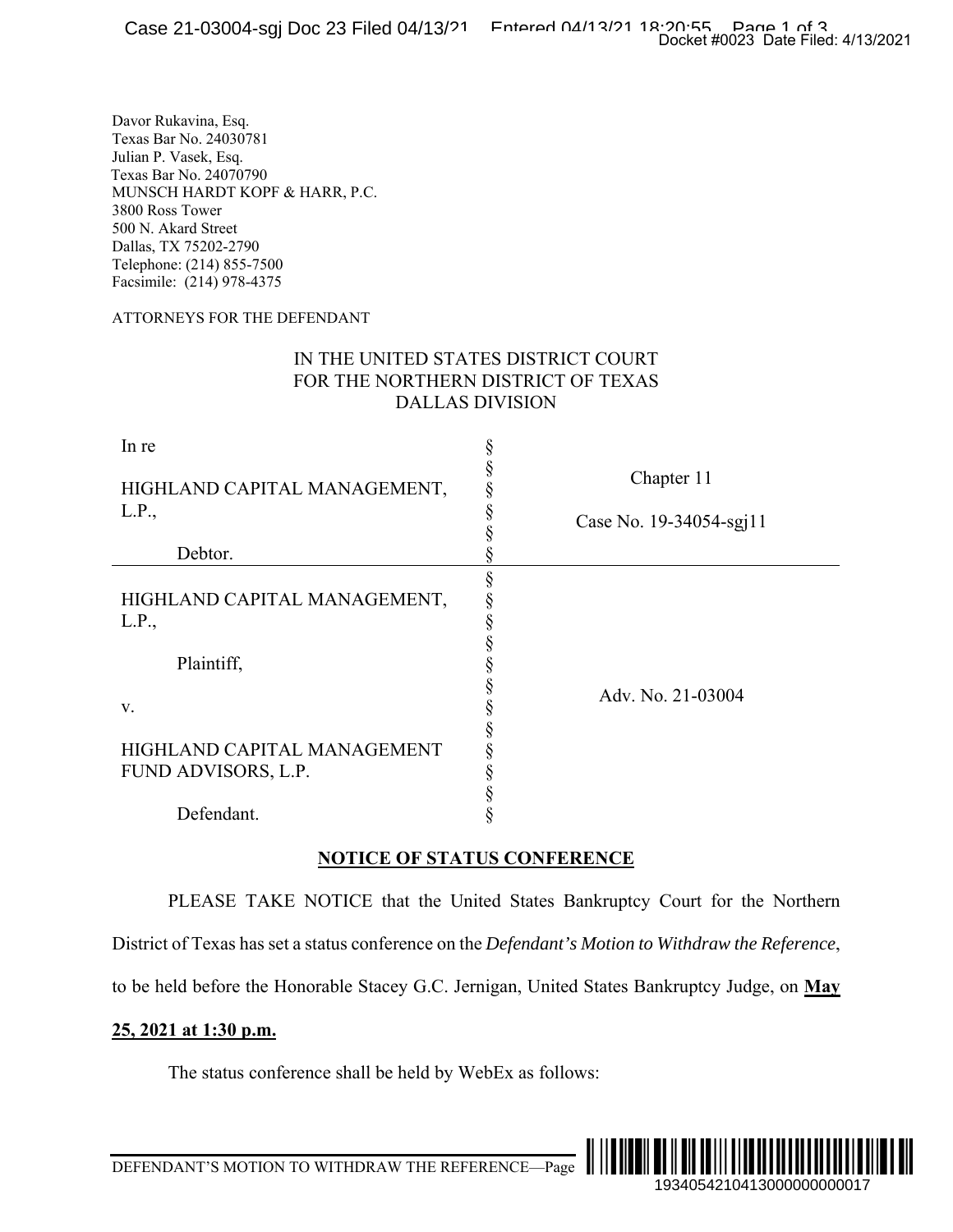For WebEx Video Participation/Attendance:

Link: https://us-courts.webex.com/meet/jerniga

For WebEx Telephonic Only Participation/Attendance:

Dial-In: 1.650.479.3207

Meeting ID: 479 393 582

Please see attached for further instructions.

RESPECTFULLY SUBMITTED this 13th day of April, 2021.

# **MUNSCH HARDT KOPF & HARR, P.C.**

By: /s/ Davor Rukavina

Davor Rukavina, Esq. Texas Bar No. 24030781 Julian P. Vasek, Esq. Texas Bar No. 24070790 3800 Ross Tower 500 N. Akard Street Dallas, Texas 75201-6659 Telephone: (214) 855-7500 Facsimile: (214) 855-7584 Email: drukavina@munsch.com

## **COUNSEL FOR HIGHLAND CAPITAL MANAGEMENT FUND ADVISORS, L.P.**

# **CERTIFICATE OF SERVICE**

The undersigned hereby certifies that, on this the 13th day of April, 2021, true and correct copies of this document were electronically served by the Court's ECF system on parties entitled to notice thereof, including on the Plaintiff through its counsel of record.

> /s/ Davor Rukavina Davor Rukavina